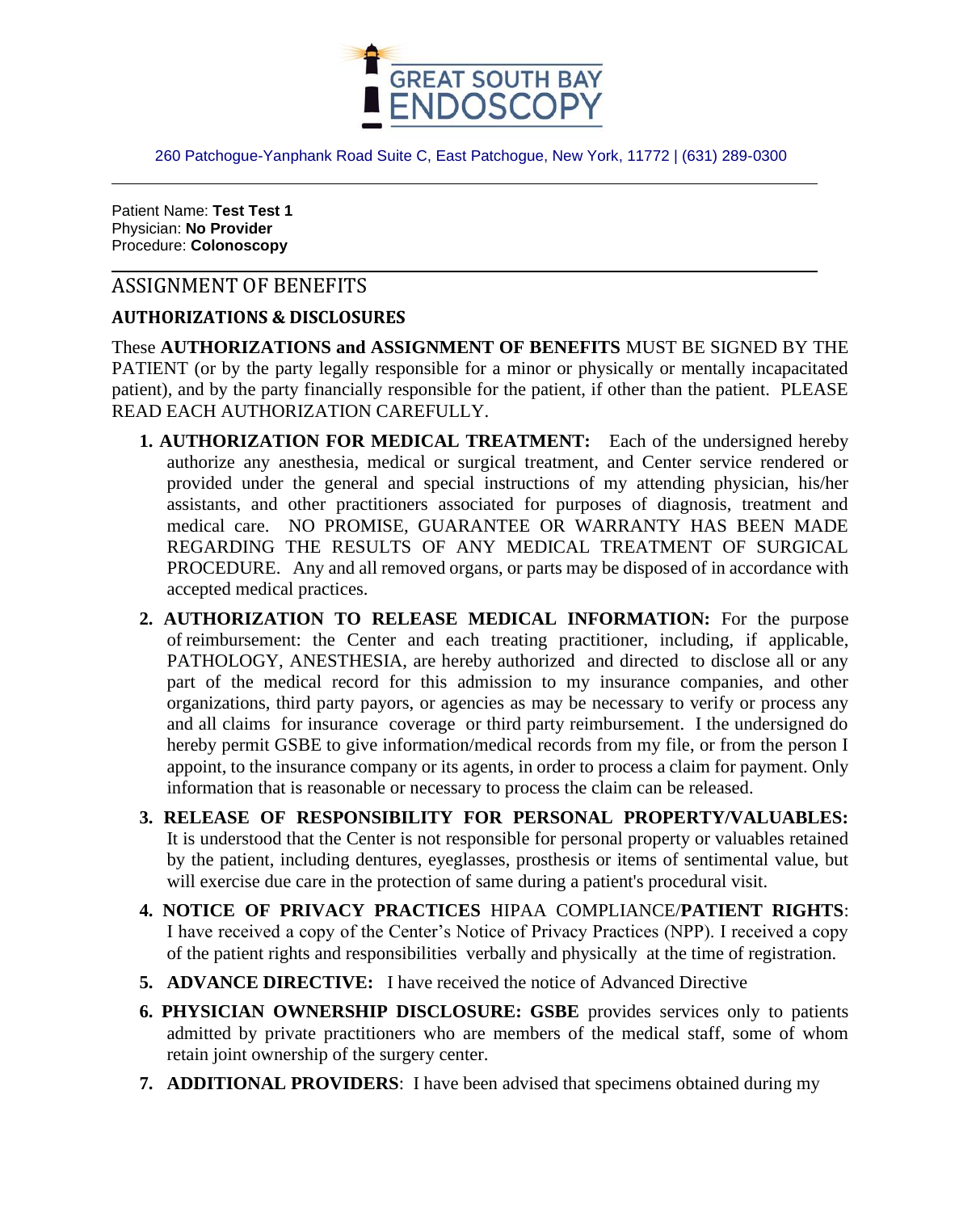procedure may need to be sent to another healthcare provider for analysis (such as a laboratory, a pathologist, etc.); that those other healthcare providers may not participate with any Health Plan I may be enrolled in; that I will be responsible for any additional costs due for out-of-network services; and that further information concerning those providers is available upon request.

**8. MEDICARE/CERTIFICATION AND AUTHORIZATION:** (IF APPLICABLE). The information that I gave when I applied for payment under Title XVIII of the Social Security Act is correct as far as I know. I permit any holder of medical or other information about me to release it to the Social Security Administration (or its intermediaries or carriers) if it is needed for this or a related claim. I want the Center and all of my doctors to be paid directly for any benefits that may be payable to me. I permit these doctors and the Center to file a claim to Medicare for payment.

#### **9. PERMISSION TO PAY INSURANCE BENEFITS: MEDICAID** (IF APPLICABLE). I

state that I received the services for this claim and want payment for these services to be paid for me. I want the Center and all of my doctors to be paid directly for any benefits that may be payable to me. I permit these doctors and the Center to file a claim to Medicaid for payment. The information I gave when I applied for payment under Title XIX of Medicaid is correct as far as I know. I permit any holder of medical or other information about me to release it to the Division of Medical Assistance and Health Services (or its intermediaries or carriers) if it is needed for this or a related claim.

#### **10. ASSIGNMENT OF INSURANCE AND THIRD PARTY BENEFITS:** The

undersigned, hereby assign, transfer, and set over unto Great South Bay Endoscopy all benefits payable to them or either of them now due and to become due and payable, including major medical benefits, by reason of this admission under any policy of insurance or other health care coverage in which the patient is a covered beneficiary.

**11. CONSENT TO APPEAL INSURANCE COMPANY DENIAL OF BENEFITS:** If I am enrolled with a Health Plan, I hereby designate the Center as my authorized representative in connection with any claim, right, or cause in action under that Health Plan, with the right and ability to pursue such claim, right, or cause of action under that Health Plan (including but not limited to, an ERISA benefit plan as provided in 29 C.F.R. §2560.5031(b)(4)) with respect to any healthcare expense incurred for the services I receive from the Center.

## **12. THE ESTIMATED RATE AMOUNT FOR OUT-OF-NETWORK SERVICES IS AVAILABLE UPON YOUR REQUEST. YOU MAY BE RESPONSIBLE FOR CO-INSURANCE AND DEDUCTIBLES NOT COVERED BY YOUR INSURER. PLEASE NOTE THAT SUCH ESTIMATES CANNOT ACCOUNT FOR UNFORESEEN MEDICAL CIRCUMSTANCES THAT MAY ARISE WHILE THE SERVICES ARE PERFORMED.**

THE UNDERSIGNED, CERTIFIES THAT THEY HAVE READ AND UNDERSTAND EACH OF THE ABOVE AUTHORIZATIONS **DO NOT sign these authorizations without a full understanding of each.**